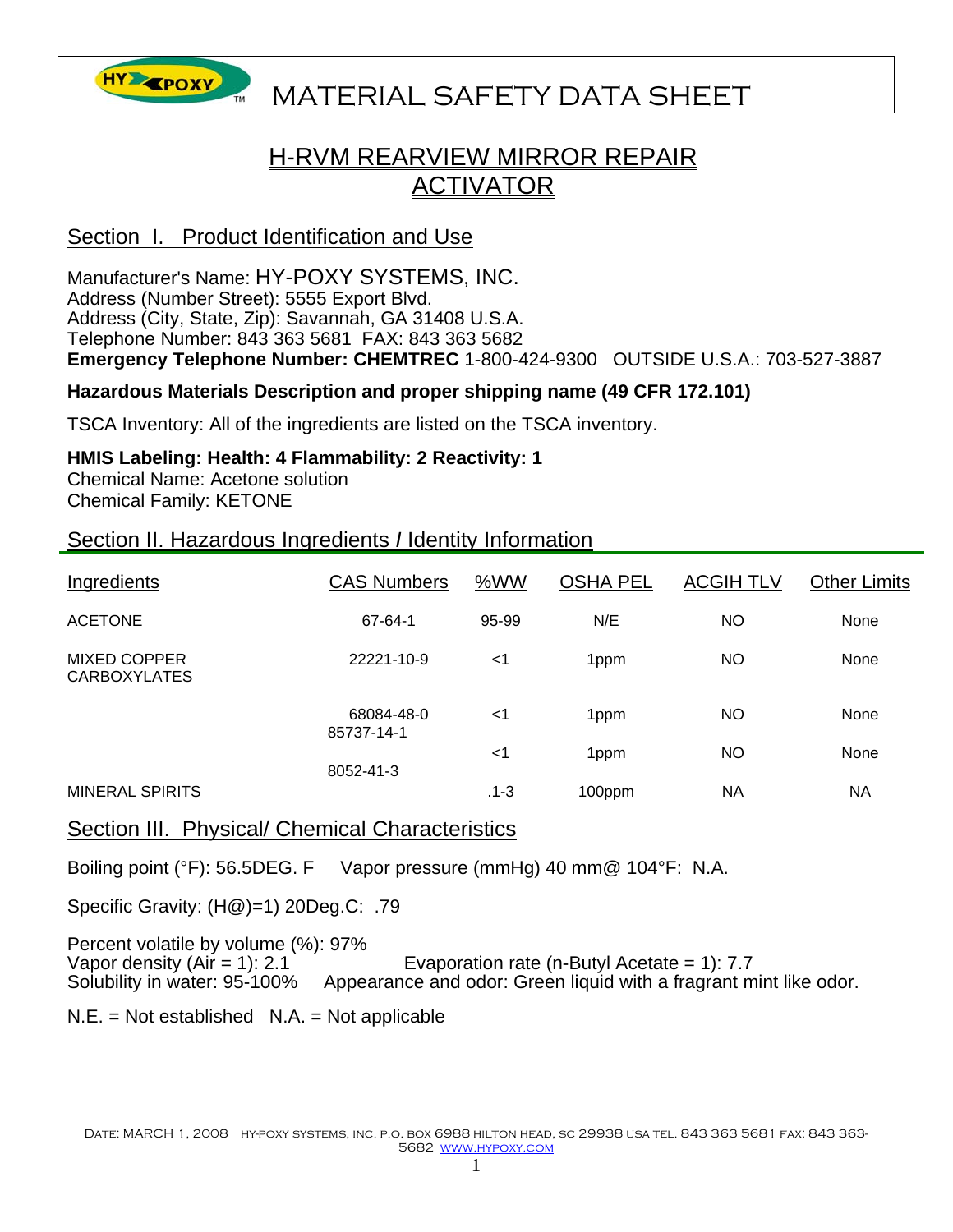

# HY TROXY MATERIAL SAFETY DATA SHEET

## Section IV. Fire and Explosion Hazard

Flash point (method used Cleveland open Cup): > -4°F (PMCC)

Flammable limits: Upper: 12.8%. Lower: 2.5%.

Extinguishing media: Use water fog, foam, carbon dioxide (CO2) or dry chemical Special fire fighting procedures: Wear self-contained breathing apparatus and complete personal protective equipment. Remove all ignition sources. Use a water spray to cool fire exposed containers.

Unusual fire and explosive hazards: Possible exothermic reaction leading to substrate ignition and fume generation. Closed containers may rupture (due to buildup of pressure) when exposed to extreme heat. Toxic fumes will be evolved if this material burns.

 $N.E. = Not established N.A. = Not applicable$ 

## Section V. Health Hazard Data

Threshold Limit Value: (ACGITH) 500PPM twa;stel 750ppm(OSHA) Pel 1,000ppm TWA. Primary route(s) of entry: Ingestion, skin absorption, inhalation, eyes

Health hazard/effects of over exposure:

Inhalation: Heated vapors may cause respiratory irritation. Remove to fresh air. If breathing is difficult, seek medical attention.

Eyes: . Irritating to eyes.

Skin: May cause burns. May cause allergic reaction evidenced by rashes.

Ingestion: Not likely. The product will polymerize rapidly, adhering to the mouth. Ensure breathing passages are clear. Saliva will separate any solidified product within 2 days. Prevent accidental swallowing.

Chronic Effects of Overexposure: Irritating to gastrointestinal tract. May cause DNS depression,low blood pressure, rapid heart beat and liver damage.

Carcinogenicity: This material is not considered to be carcinogenic by NTP, IARC or OSHA. Mutagenicity (Ames Test): Both positive and negative results for CAS# 25068-38-6.

Medical conditions aggravated by exposure: Pre-existing eye, skin and respiratory disorders may be aggravated by exposure to this product. Pre-existing skin or lung allergies may increase the chance of developing increased allergy symptoms.

Emergency and first aid procedures:

Inhalation: In case of exposure to a high concentration of vapor or mist, remove person to fresh air. Get medical attention if effects persist. Administer oxygen if necessary.

Eyes: Flush with plenty of warm water for at least 15 minutes and seek immediate medical attention.

Skin: Moderately irritating on contact.. Remove contaminated clothing and wash contact area with soap and water. Wash clothing before reuse and discard contaminated leather articles. Ingestion: If appreciable quantities are swallowed, seek medical attention. Do not induce vomiting. Dilute by giving water or milk to drink if victim is conscious. Keep individual calm. See doctor as soon as possible.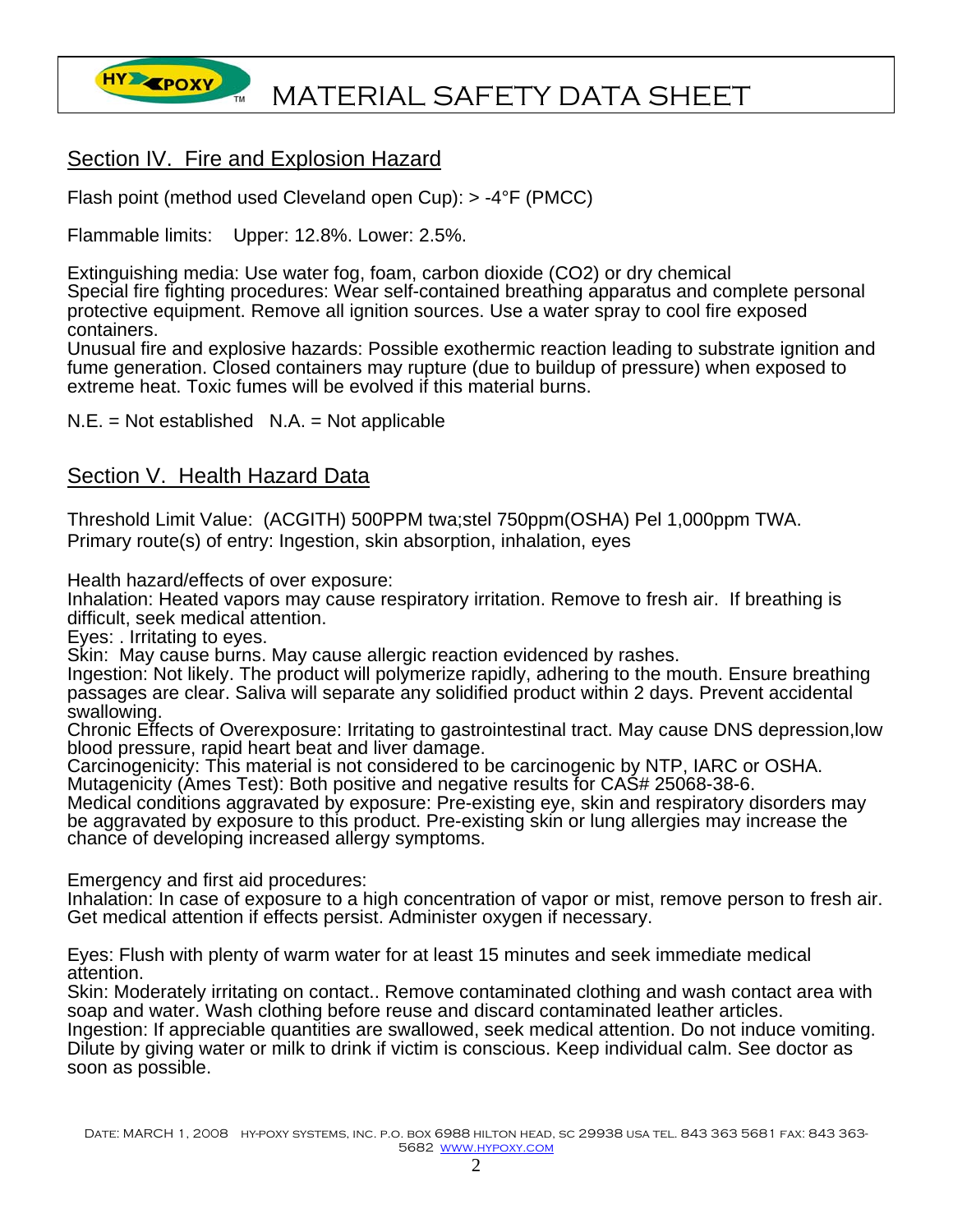**HYA KPOXY** MATERIAL SAFETY DATA SHEET

## Section VI. Reactivity Data

Stability: Stable Conditions to avoid: Avoid temperatures in excess of 150deg.F. Incompatibility (Materials to avoid): Avoid strong oxidizers and sources of ignition Hazardous decomposition products: None Hazardous polymerization: Will not occur.

#### Section VII. Precautions for Safe Handling and Use

Steps to be taken in case material is released or spilled: Eliminate all sources of ignition. Dike spill. Absorb with inert material and collect for disposal. Flush area with water. Prevent washings from entering waterways.

Waste disposal methods: Polymerize as above. Incinerate or use biological treatment in accordance with local, state and federal regulations. Dispose of as a hazardous waste according to local, state and federal regulations.

RCRA Hazardous Waste No.: N.A.

CERCLA Reportable Quantity: If this product becomes a waste, it would not be a hazardous waste by RCRA criteria (40 CFR 261). Place in an appropriate disposal facility in compliance with local regulations.

SARA TITLE III Chemicals: This product has been reviewed according to the EPA "Hazard Categories" promulgated under Sections 311 and 312 of the Superfund Amendment and Reauthorization Act of 1986 (SARA Title III) and is considered under applicable definitions, to meet the following categories: An immediate health hazard. This product contains no ingredients subject to SARA Title III Section 313.

## Section VIII. Control Measures

Respiratory Protection: None needed for normal use.

Ventilation: Local exhaust is recommended when appropriate to control employee exposure. Mechanical is not recommended as the sole means of controlling employee exposure. Protective gloves: For operations where contact can occur, wear impervious gloves (neoprene, nitrile). Do not use cotton gloves.

Eye protection: Chemical splash goggles or safety glasses with side shields.

Other protective equipment: Polyethyelene/Polypropylene or rubber coats or aprons. A safety shower and eye wash facility should be available.

Work/hygienic practices: Wash hands with soap and water after use and/or before breaks, lunch and at the end of work

Section IX: Special Precautions**:**

Store in cool dry place out of sunlight.

Avoid breathing vapors. Avoid contact with skin or eyes.